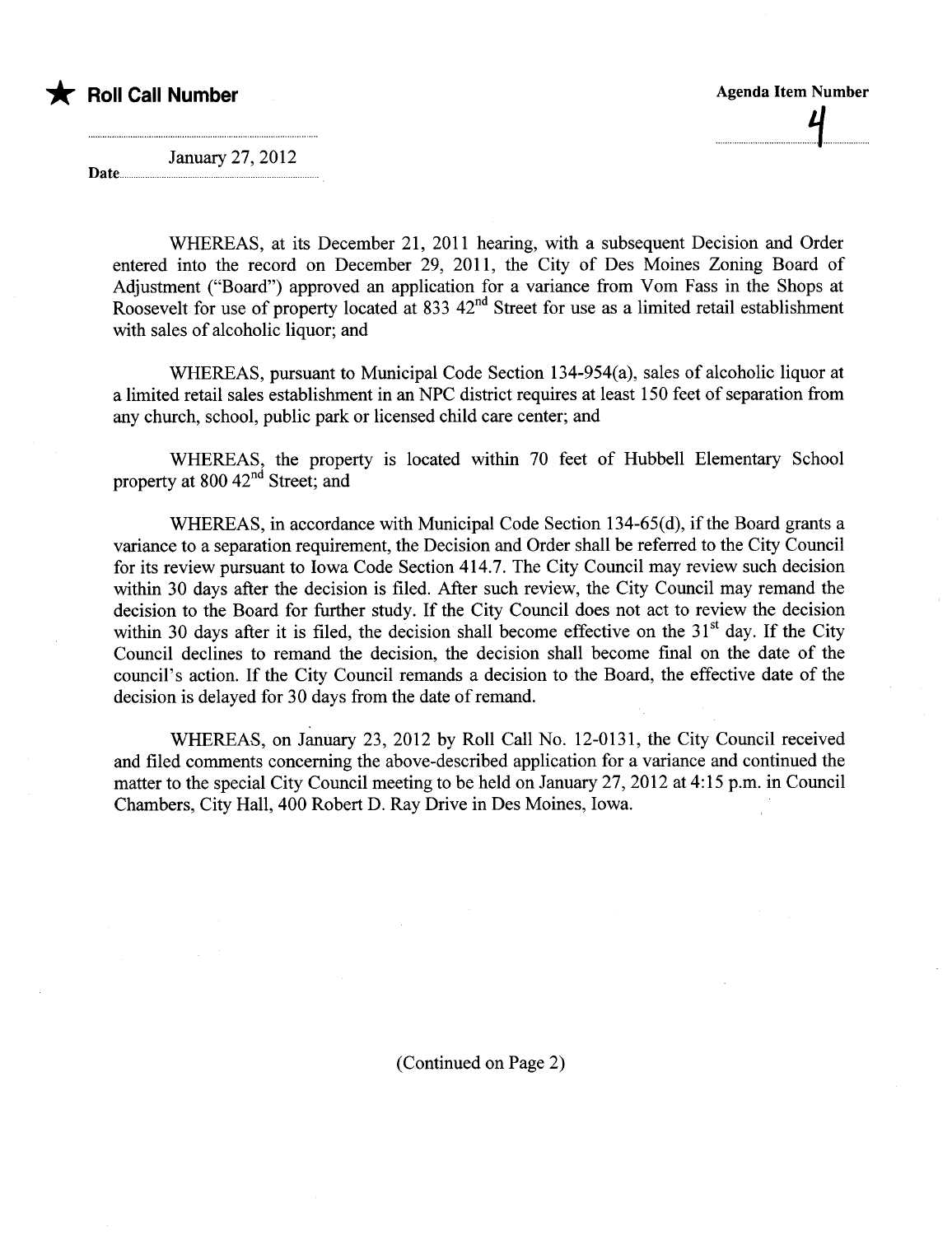............ .............tf....

January 27, 2012 

Date............

**Roll Call Number** 

-2-

NOW, THEREFORE, BE IT RESOLVED by the City Council of the City of Des Moines, Iowa, as follows:

> The City Council remands the Decision and Order to the Zoning Board of Adjustment for further study. The effective date of the Zoning Board of Adjustment's decision will be deferred for 30 days from the date of remand.

The City Council takes no action to review the Decision and Order. The decision of the Zoning Board of Adjustment will become final on January 29, 2012.

The City Council declines to remand the decision to the Zoning Board of Adjustment. The decision wil become final on the date of the Council's action.

Moved by \_\_\_\_\_\_\_\_\_\_\_\_\_\_\_\_\_\_\_\_\_\_\_\_\_\_\_\_\_\_\_\_ to adopt.

APPROVED AS TO FORM:

Michael F. Kelley **Assistant City Attorney** 

| <b>COUNCIL ACTION</b> | <b>YEAS</b> | <b>NAYS</b> | <b>PASS</b> | <b>ABSENT</b>   | <b>CERTIFICATE</b>                                                                                   |
|-----------------------|-------------|-------------|-------------|-----------------|------------------------------------------------------------------------------------------------------|
| <b>COWNIE</b>         |             |             |             |                 |                                                                                                      |
| <b>COLEMAN</b>        |             |             |             |                 | I, DIANE RAUH, City Clerk of said City hereby                                                        |
| <b>GRIESS</b>         |             |             |             |                 | certify that at a meeting of the City Council of<br>said City of Des Moines, held on the above date, |
| <b>HENSLEY</b>        |             |             |             |                 | among other proceedings the above was adopted.                                                       |
| <b>MAHAFFEY</b>       |             |             |             |                 |                                                                                                      |
| <b>MEYER</b>          |             |             |             |                 | IN WITNESS WHEREOF, I have hereunto set my<br>hand and affixed my seal the day and year first        |
| <b>MOORE</b>          |             |             |             |                 | above written.                                                                                       |
| <b>TOTAL</b>          |             |             |             |                 |                                                                                                      |
| <b>MOTION CARRIED</b> |             |             |             | <b>APPROVED</b> |                                                                                                      |
|                       |             |             |             |                 |                                                                                                      |
|                       |             |             |             |                 |                                                                                                      |
|                       |             |             |             | Mayor           |                                                                                                      |